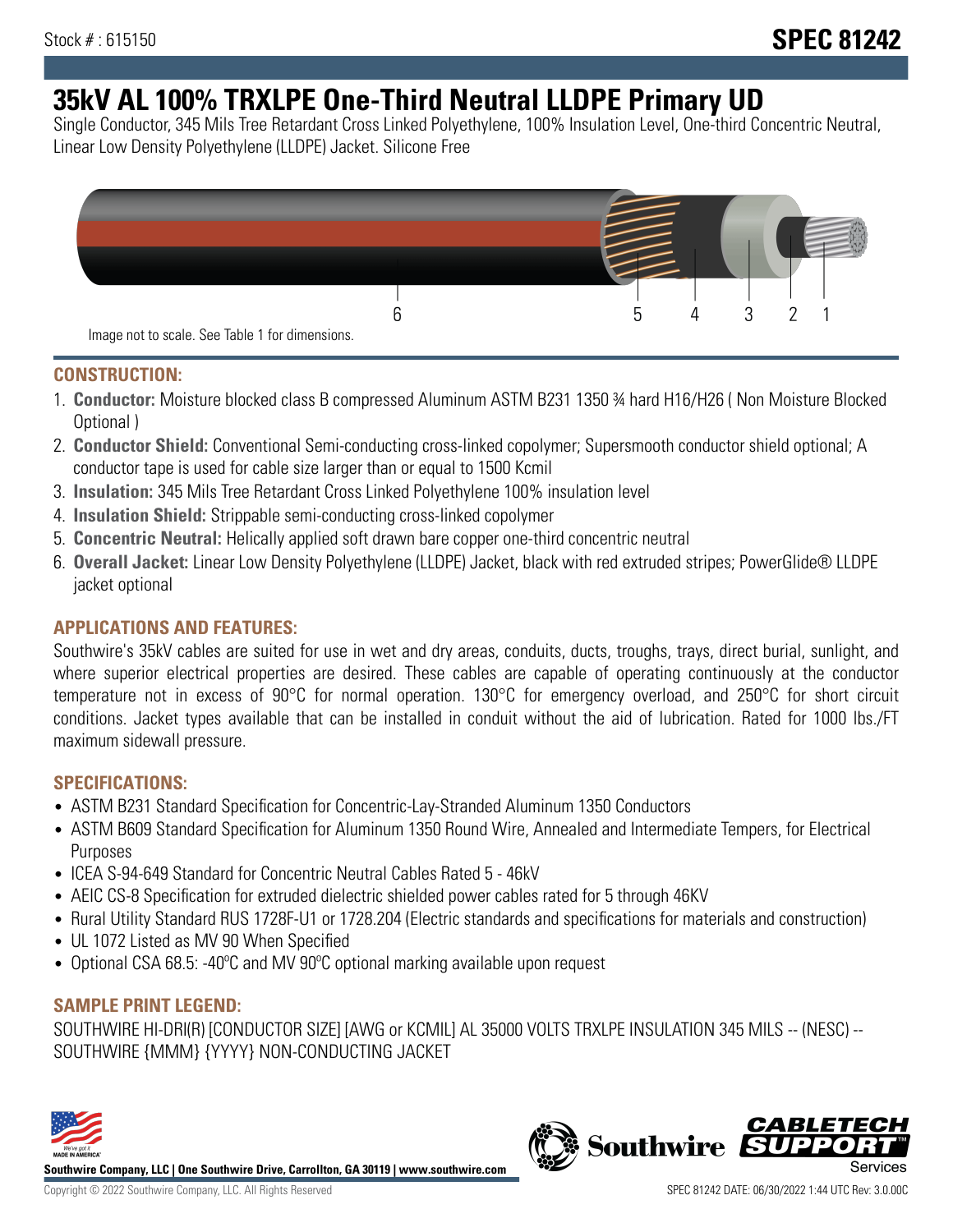# Stock # : 615150 **SPEC 81242**

#### **Table 1 – Weights and Measurements**

| <b>Stock</b><br>Number | Cond.<br>Size <sup>1</sup> | <b>Diameter</b><br>Over<br>Conductor | Diameter<br>Over<br>Insulation | Insul.<br><b>Thickness</b> | <b>Diameter</b><br>Over<br>Insulation<br><b>Shield</b> | Concentric<br><b>Neutral</b> | Neutral DC<br>Resistance<br>$25^{\circ}$ C | Jacket<br><b>Thickness</b> | Approx.<br>0D | Approx.<br>Weight        | Min<br><b>Bending</b><br>Radius | Max Pull<br>Tension* |
|------------------------|----------------------------|--------------------------------------|--------------------------------|----------------------------|--------------------------------------------------------|------------------------------|--------------------------------------------|----------------------------|---------------|--------------------------|---------------------------------|----------------------|
|                        | AWG/<br>Kcmil              | inch                                 | inch                           | mıl                        | inch                                                   | No. x AWG                    | $\Omega$ /1000ft                           | mil                        | inch          | $\mathsf{lb}$<br>/1000ft | inch                            | $\mathsf{lb}$        |
| 615150^                | 1/0<br>19)                 | 0.352                                | 1.079                          | 345                        | .179                                                   | 6x14                         | 0.438                                      | 50                         | .407          | 778                      | 11.2                            | 634                  |

All dimensions are nominal and subject to normal manufacturing tolerances

◊ Cable marked with this symbol is a standard stock item

\* Pulling tension based on pulling eye directly connected to conductor

! UL listed MV-90 Rated

^ HiDri Plus® - Water Blocking Powder

^^ HiDri Plus® - Water Blocking Powder. All Black Jacket

† 2/3 Concentric Neutral

§ HiDri Plus® - Water Blocking Powder. CSA Listed

# **Table 2 – Electrical and Engineering Data**

| Cond.<br>Size         | 'DC.<br>Resistance<br>$@$ 25°C $^{\prime\prime}$ | АC<br>Resistance<br>$\varpi$ 90°C | Capacitive<br>Reactance @<br>60Hz | Inductive<br>Reactance<br>@ 60Hz | <b>Charging</b><br>Current | Dielectric<br>Loss | Zero<br>Sequence<br>Impedance* | Positive<br>Sequence<br>Impedance <sup>®</sup> | Short<br>Circuit<br>Current <sup>@</sup><br>30 Cycle | Allowable<br>Ampacity in<br>Duct 90°C† | Allowable<br>Ampacity<br>Directly<br>Buried 90°C‡ |
|-----------------------|--------------------------------------------------|-----------------------------------|-----------------------------------|----------------------------------|----------------------------|--------------------|--------------------------------|------------------------------------------------|------------------------------------------------------|----------------------------------------|---------------------------------------------------|
| AWG/<br>Kcmil         | $\Omega/1000$ ft                                 | $\Omega/1000$ ft                  | $M\Omega^*1000$ ft                | $\Omega/1000$ ft                 |                            | A/1000ft W/1000ft  | $\Omega/1000$ ft               | $\Omega$ /1000ft                               | Amp                                                  | Amp                                    | Amp                                               |
| $\frac{1}{0}$<br>(19) | 0.168                                            | 0.211                             | 0.069                             | 0.051                            | 0.291                      | 1.765              | $0.522 + i0.237$ 0.212+i0.051  |                                                | 2251.8                                               | 160                                    | 195                                               |

\* Calculations are based on three cables triplexed / concentric shield / Conductor temperature of 90°C / Shield temperature of 45°C / Earth resistivity of 100 ohmsmeter

† Ampacities are based on Figure 7 of ICEA P-117-734 (Single circuit trefoil, 100% load factor, 90°C conductor temperature, earth RHO 90, 36" burial depth)

‡ Ampacities are based on Figure 1 of ICEA P-117-734 (Single circuit trefoil, 100% load factor, 90°C conductor temperature, earth RHO 90, 36" burial depth)

#### **Table 3 – Weights and Measurements (Metric)**

| Stock<br>Number | Cond.<br>Size <sup>1</sup> | <b>Diameter</b><br>Over<br>Conductor | <b>Diameter</b><br>Over<br>Insulation | Insul.<br><b>Thickness</b> | <b>Diameter</b><br>Over <sup>'</sup><br>Insulation<br><b>Shield</b> | Concentric<br>Neutral | Neutral DC<br>Resistance<br>$25^{\circ}$ C | Jacket<br><b>Thickness</b> | Approx.<br><b>OD</b> | Approx.<br>Weight | Min<br>Bending<br>Radius | Max Pull<br>Tension* |
|-----------------|----------------------------|--------------------------------------|---------------------------------------|----------------------------|---------------------------------------------------------------------|-----------------------|--------------------------------------------|----------------------------|----------------------|-------------------|--------------------------|----------------------|
|                 | AWG/<br>Kcmil              | mm                                   | mm                                    | mm                         | mm                                                                  | No. x AWG             | $\Omega$ /km                               | mm                         | mm                   | ka/km             | mm                       | newton               |
| 615150^         | 1/0<br>(19)                | 8.94                                 | 27.41                                 | 8.76                       | 29.95                                                               | 6x14                  | 44. ا                                      | 1.27                       | 35.74                | 158               | 284.48                   | 2821                 |

All dimensions are nominal and subject to normal manufacturing tolerances

◊ Cable marked with this symbol is a standard stock item

\* Pulling tension based on pulling eye directly connected to conductor

! UL listed MV-90 Rated

^ HiDri Plus® - Water Blocking Powder

^^ HiDri Plus® - Water Blocking Powder. All Black Jacket

† 2/3 Concentric Neutral

§ HiDri Plus® - Water Blocking Powder. CSA Listed

# **Table 4 – Electrical and Engineering Data (Metric)**

\* Calculations are based on three cables triplexed / concentric shield / Conductor temperature of 90°C / Shield temperature of 45°C / Earth resistivity of 100 ohmsmeter



**Southwire Company, LLC | One Southwire Drive, Carrollton, GA 30119 | www.southwire.com**